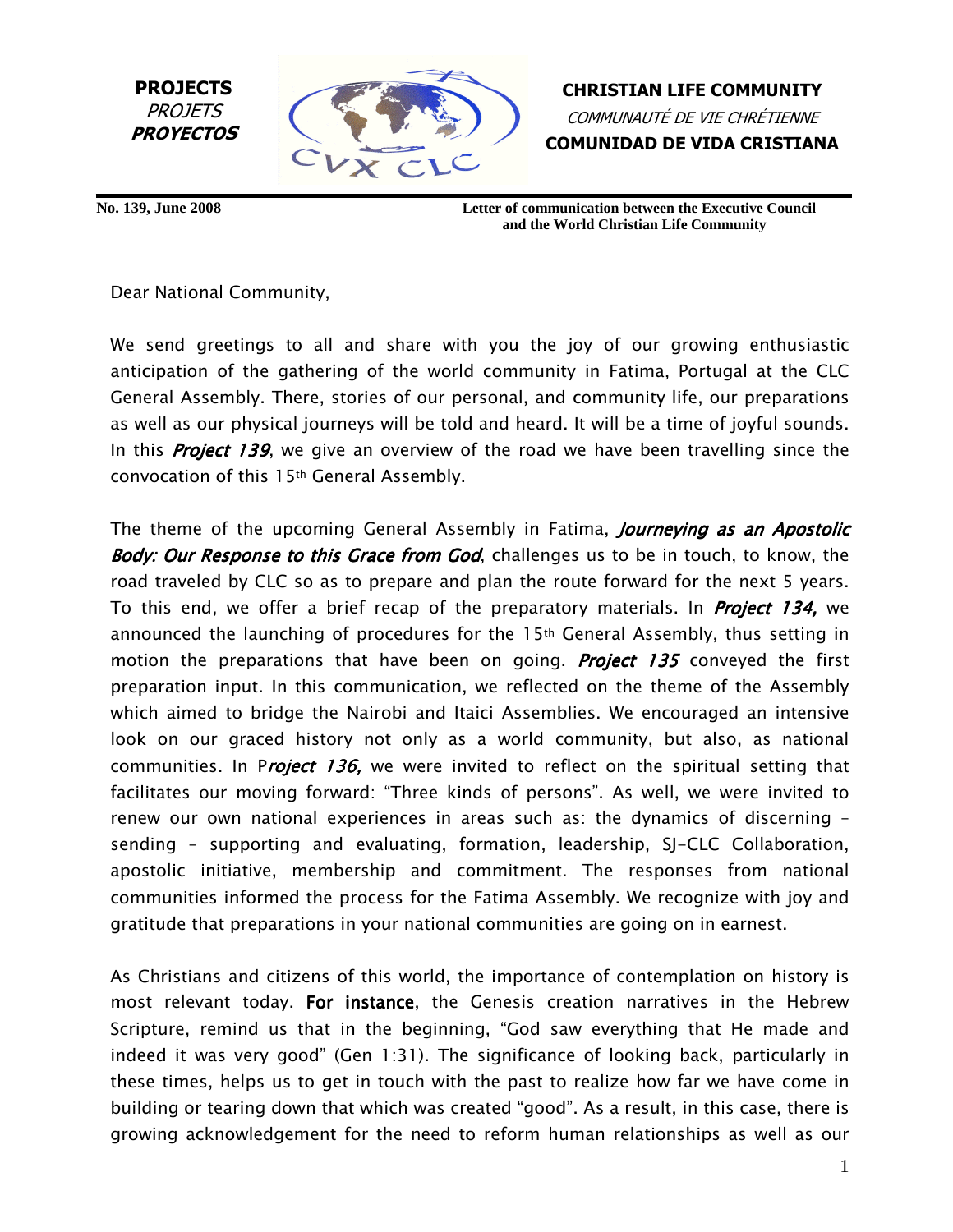relationship to all of creation and to change the way of moving forward if life is to be sustained on this planet.

In the same vein, we contemplate our recent CLC history. In Itaici, the delegates, representing the world community, continued to learn, to dialogue, to pray and concluded the Assembly in gratitude for the concrete statement outlining the CLC Common Mission. This document identified where CLC is to be engaged as an apostolic body. In Nairobi, the world community delegates identified specific areas of needed concentration to enable how to be more effective in the desire to deepen and grow CLC as a discerning community in mission (Nairobi Recommendations). Now, we will gather again in Fatima, Portugal and do as the early followers of Jesus did, "The apostles gathered around Jesus and told him what they had done and taught" (Mk 6, 30-34). CLC will tell what has been done, learnt and taught in these years since Nairobi so as to face the world better prepared to move forward.

In these last weeks of preparation, though, it is important to continue to reflect on our collective history of CLC to see where we have been, to know where we are, so that we can discern the way forward. The way of life of CLC is still a history in the making and, by looking back in order to move forward, we are in touch with the Grace of God that has continually provided signs of encouragement and growth as well as heightening, at various times, awareness of the need for challenge and purification. Let us take stock of these experiences in order to tell our stories.

Although the General Assembly is a gathering of delegates representing the world community, each one of us without exception is in solidarity with and takes responsibility for the outcome of the Assembly. We, therefore, encourage your continuous, broad national participation and faithfulness to the preparatory inputs for the Assembly. Actively seek information that will inform your discernment for the election of the new World Executive Council and the decision on the proposed changes to the General Norms. At this time, you should have the list of the candidates who accepted nomination for respective offices on the Executive Council as well as the list of the proposed changes to the General Norms. In all these, a prayerful approach is needed. Please encourage your members to remain interested and engaged with the happenings of the Assembly via the Fatima website: www.fatima2008.org

To help maintain this interest, we suggest a universal prayer (found below) for the world community to pray daily in order to remain united in solidarity for the outcome of the Assembly.